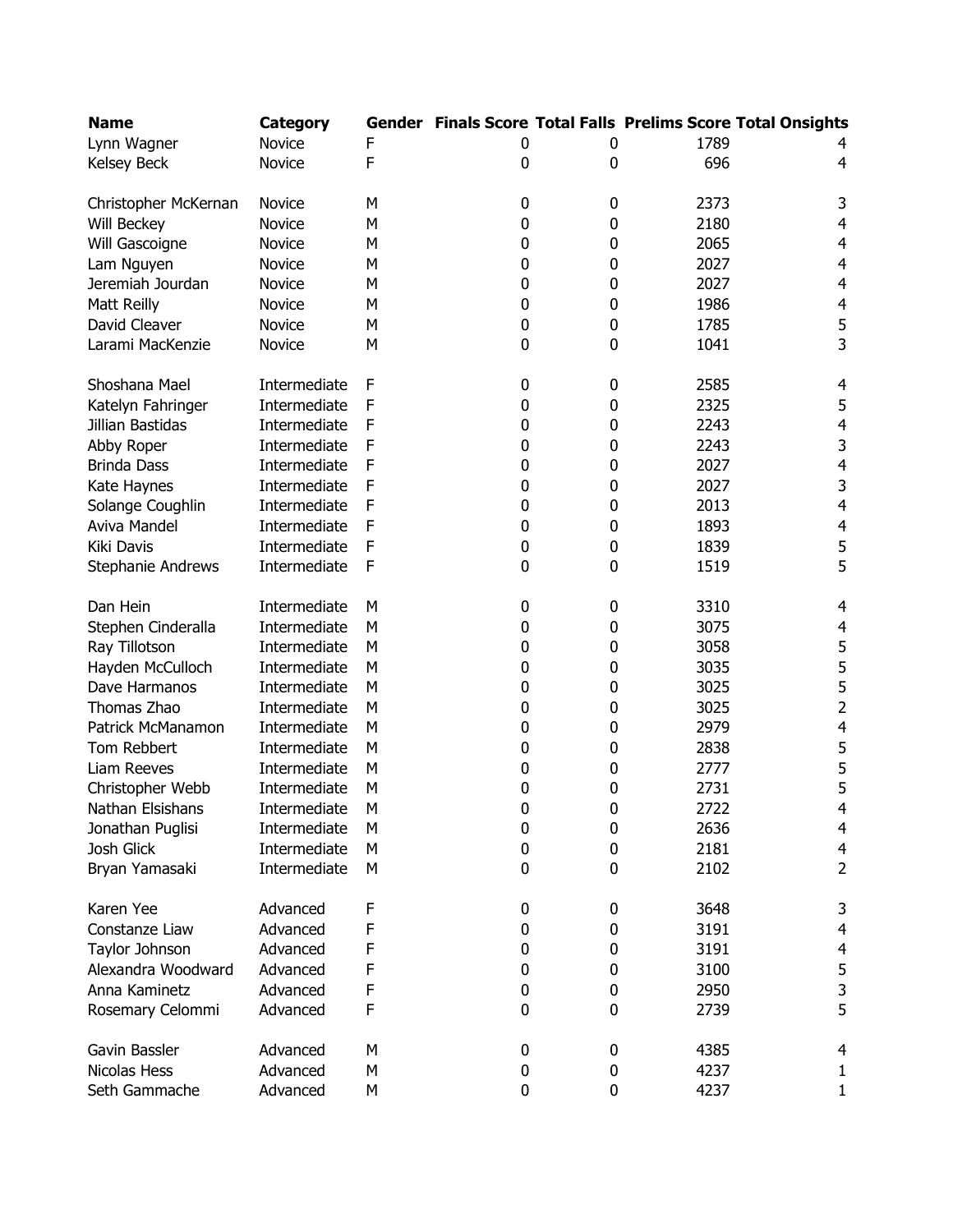| Daniel Gable          | Advanced | М | 0        | 0              | 4213 | 2                       |
|-----------------------|----------|---|----------|----------------|------|-------------------------|
| Spencer Quinn         | Advanced | M | 0        | 0              | 3937 | 4                       |
| Joseph Kuehl          | Advanced | M | 0        | 0              | 3736 | 3                       |
| <b>Talbot Stone</b>   | Advanced | M | 0        | 0              | 3653 | 1                       |
| Joseph Buchter        | Advanced | Μ | 0        | 0              | 3559 | 3                       |
| Elijah Hummel         | Advanced | Μ | 0        | 0              | 3546 | $\overline{4}$          |
| Sebastian Carisio     | Advanced | M | 0        | 0              | 3422 | 3                       |
| Adrian Basler         | Advanced | Μ | 0        | 0              | 3349 | 5                       |
| <b>Isaac Tessler</b>  | Advanced | M | 0        | 0              | 3344 | $\overline{\mathbf{c}}$ |
| Evan Thai             | Advanced | M | 0        | 0              | 1956 | $\overline{2}$          |
| <b>Brooke Weil</b>    | Open     | F | 37       | 1              | 4237 | 5                       |
| <b>Eloise Klaris</b>  | Open     | F | 36       | $\overline{2}$ | 4503 | 3                       |
| Gabrielle Peralta     | Open     | F | 33       | 1              | 4385 | 3                       |
| Stephanie Celommi     | Open     | F | 30       | 2              | 4503 | 3                       |
| Olivia Harmanos       | Open     | F | 29       | $\mathbf{1}$   | 3945 | $\overline{\mathbf{c}}$ |
| Astra Wallace         | Open     | F | 27       | $\mathbf{1}$   | 4251 | $\overline{4}$          |
| Arwen Haegele         | Open     | F | 25       | 0              | 4151 | 5                       |
| Maia Perillo          | Open     | F | 25       | 2              | 4200 | $\overline{c}$          |
| Piper Brugmann        | Open     | F | $\bf{0}$ | 0              | 3909 | $\overline{2}$          |
| Anupama McCulloch     | Open     | F | 0        | 0              | 3847 | $\overline{c}$          |
| Maia Jenckes          | Open     | F | 0        | 0              | 3829 | $\mathbf 1$             |
| Kristen Buskirk       | Open     | F | 0        | 0              | 3788 | 3                       |
| Ally Trexler          | Open     | F | 0        | 0              | 3698 | $\overline{\mathbf{4}}$ |
| Nadia Cohen           | Open     | F | 0        | 0              | 3157 | 3                       |
| <b>Taylor Nystrom</b> | Open     | F | 0        | 0              | 2079 | $\overline{4}$          |
| Noah Wheeler          | Open     | M | 34       | 0              | 5467 | 3                       |
| Kevin Celommi         | Open     | M | 34       | 1              | 5355 | 3                       |
| <b>Thomas Pitzel</b>  | Open     | Μ | 33       | 2              | 5017 | $\overline{2}$          |
| Benn Wheeler          | Open     | Μ | 29       | $\mathbf{1}$   | 5192 | $\overline{2}$          |
| David Kunz            | Open     | M | 28       | 4              | 5094 | $\overline{c}$          |
| Jacob Woods           | Open     | Μ | 26       | 2              | 5098 | $\overline{\mathbf{c}}$ |
| <b>Rusty Ford</b>     | Open     | Μ | 26       | $\overline{2}$ | 4995 | $\overline{4}$          |
| Matt Van Meter        | Open     | М | $17\,$   | 4              | 4830 | $\mathbf 1$             |
| Alden Co              | Open     | Μ | 0        | 0              | 4760 | 1                       |
| Nick Ranelli          | Open     | M | 0        | 0              | 4747 | 1                       |
| Jackson Tankersley    | Open     | Μ | 0        | 0              | 4618 | 5                       |
| Devon Eichfeld        | Open     | Μ | 0        | 0              | 4503 | $\overline{2}$          |
| Joseph Kim            | Open     | Μ | 0        | 0              | 4491 | 3                       |
| <b>Todd Burkhart</b>  | Open     | Μ | 0        | 0              | 4491 | $\pmb{0}$               |
| Antonio Tornese       | Open     | Μ | 0        | 0              | 4482 | 4                       |
| Eric McLaughlin       | Open     | Μ | 0        | 0              | 4424 | $\overline{\mathbf{r}}$ |
| Joshua Masri          | Open     | Μ | 0        | 0              | 4385 | 1                       |
| Jesse Homburg         | Open     | Μ | 0        | 0              | 4373 | 1                       |
| Tyler Chlebowski      | Open     | Μ | 0        | 0              | 4181 | 3                       |
| David Ramirez         | Open     | M | 0        | 0              | 4137 | 5                       |
| Joshua Nichols        | Open     | M | 0        | 0              | 3809 | 1                       |
| Sam Elmore            | Open     | Μ | 0        | 0              | 3624 | 2                       |